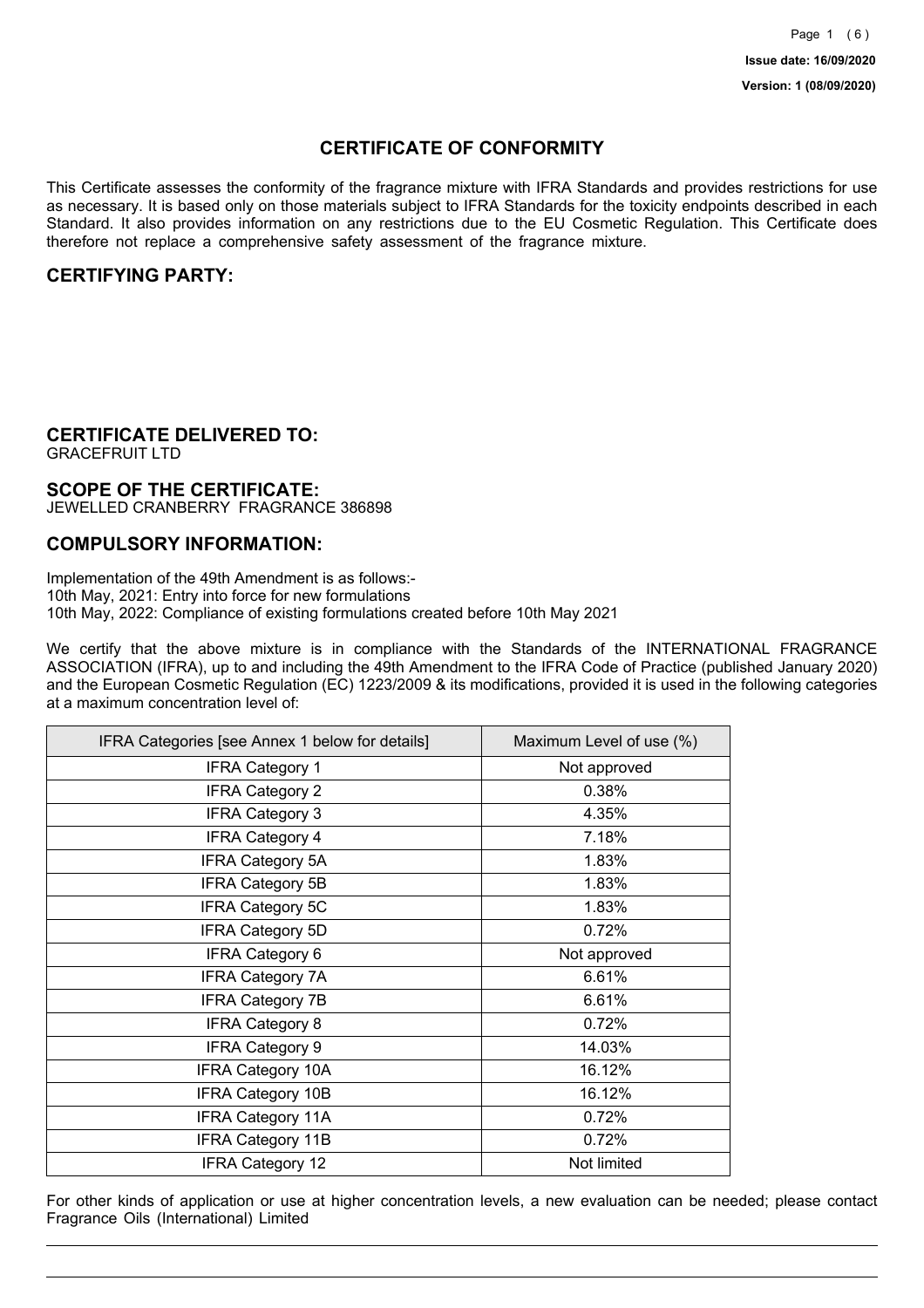## **EU COSMETIC INFORMATION:**

We certify that the above mixture is in compliance with the EU Cosmetic Regulation 1223/2009 and its amendments, provided it is used in the following applications at a maximum concentration level of:

| <b>Cosmetic Application</b>      | Maximum Level of use (%) |
|----------------------------------|--------------------------|
| Fine Fragrance                   | 3.34%                    |
| Eau de Toilette                  | 3.34%                    |
| Fragrancing cream                | 3.34%                    |
| Rinse off cosmetic products      | 3.34%                    |
| Other leave-on cosmetic products | 3.34%                    |
| Oral products                    | Not approved             |

Regulatory Affairs Department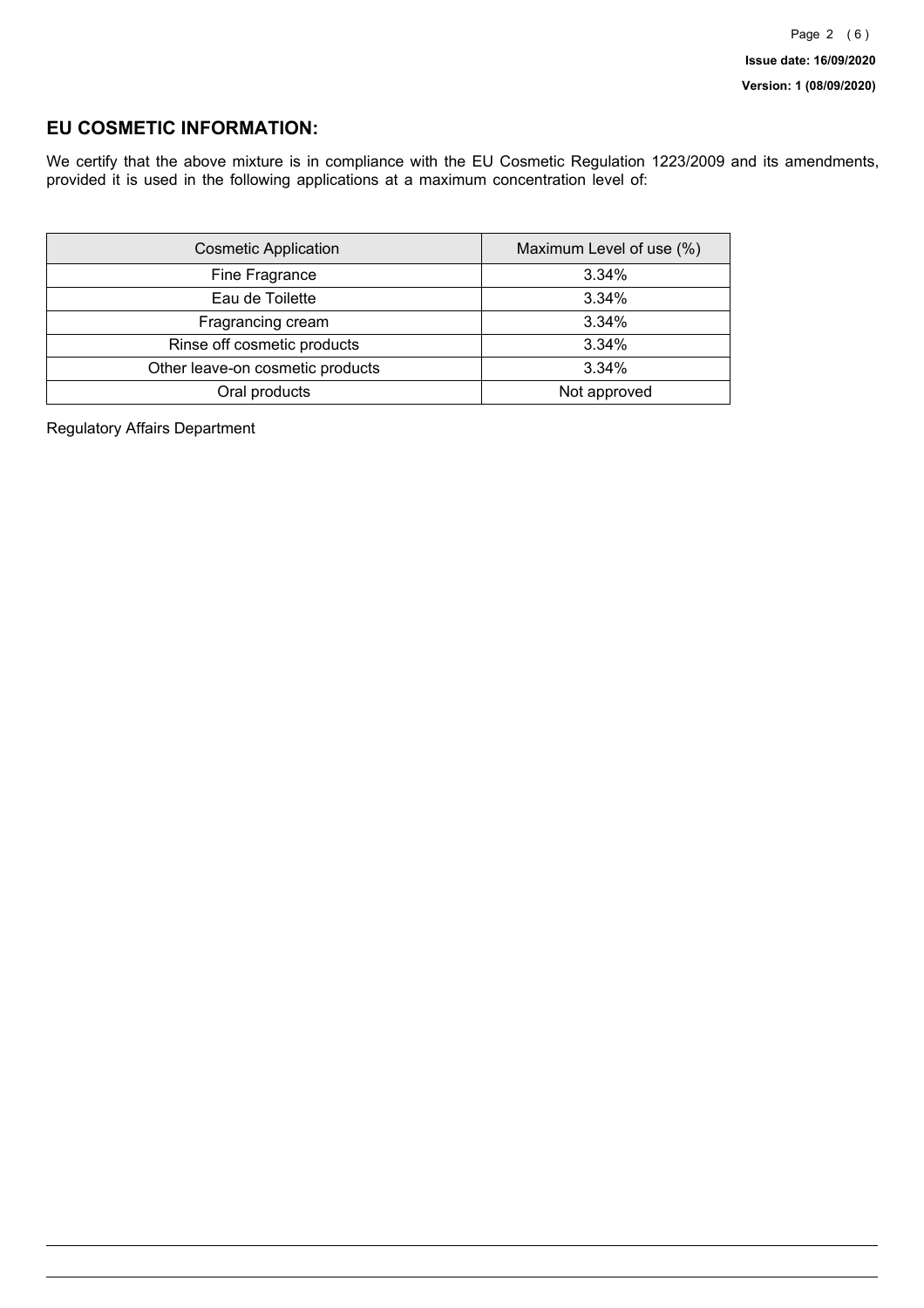### **ANNEX 1**

Below is an extract of information provided by IFRA in relation to types of application present in each IFRA Category. Additional information about IFRA Categories can be found in the Guidance to IFRA Standards, issued by IFRA.

| <b>IFRA Category</b>     | Product Type                                                                                                                                                                                                                                                                                                                                                                                                                                                                                                                                                                                                                                                                                                                                                                                                                                                                                                                                 |
|--------------------------|----------------------------------------------------------------------------------------------------------------------------------------------------------------------------------------------------------------------------------------------------------------------------------------------------------------------------------------------------------------------------------------------------------------------------------------------------------------------------------------------------------------------------------------------------------------------------------------------------------------------------------------------------------------------------------------------------------------------------------------------------------------------------------------------------------------------------------------------------------------------------------------------------------------------------------------------|
| IFRA Category 1          | Products applied to the lips: Lip products e.g. lipstick, lip balm; Childrens toys                                                                                                                                                                                                                                                                                                                                                                                                                                                                                                                                                                                                                                                                                                                                                                                                                                                           |
| <b>IFRA Category 2</b>   | Products applied to the axillae: Deodorant and antiperspirant products of all types; Body sprays/mists                                                                                                                                                                                                                                                                                                                                                                                                                                                                                                                                                                                                                                                                                                                                                                                                                                       |
| <b>IFRA Category 3</b>   | Products applied to the face/body using fingertips: Eye products e.g. eye make-up, eye moisturizer; Facial<br>make-up; Make-up remover; Nose pore strips; Wipes for face, neck, hands, body; Facial masks; Body<br>and face paint                                                                                                                                                                                                                                                                                                                                                                                                                                                                                                                                                                                                                                                                                                            |
| <b>IFRA Category 4</b>   | Products related to fine fragrance: Hydroalcoholic and non-hydroalcoholic fine fragrance of all types e.g.<br>Eau de Toilette, Parfum, Cologne, solid perfume, fragrancing cream, aftershaves of all types; Ingredients<br>of perfume and fragrance mixtures for cosmetic kits; Scent pads; Scent strips                                                                                                                                                                                                                                                                                                                                                                                                                                                                                                                                                                                                                                     |
| <b>IFRA Category 5A</b>  | Body lotion products applied to the body using the hands (palms), primarily leave on: Foot care products<br>e.g. creams, powders; Insect repellent for application to the skin; All powders and talc (excluding baby<br>powders and talc)                                                                                                                                                                                                                                                                                                                                                                                                                                                                                                                                                                                                                                                                                                    |
| IFRA Category 5B         | Face moisturizer products applied to the face using the hands (palms), primarily leave on: Facial toner;<br>Facial moisturizers and creams                                                                                                                                                                                                                                                                                                                                                                                                                                                                                                                                                                                                                                                                                                                                                                                                   |
| <b>IFRA Category 5C</b>  | Hand cream products applied to the hands using the hands (palms), primarily leave on: Hand cream; Nail<br>care products including cuticle creams; Hand sanitizers                                                                                                                                                                                                                                                                                                                                                                                                                                                                                                                                                                                                                                                                                                                                                                            |
| <b>IFRA Category 5D</b>  | Baby creams, baby oils and baby talc: Baby cream/lotion, baby oil, baby powders and talc                                                                                                                                                                                                                                                                                                                                                                                                                                                                                                                                                                                                                                                                                                                                                                                                                                                     |
| IFRA Category 6          | Products with oral and lip exposure: Toothpaste; Mouthwash, including breath sprays; Toothpowder,<br>strips, mouthwash tablets                                                                                                                                                                                                                                                                                                                                                                                                                                                                                                                                                                                                                                                                                                                                                                                                               |
| <b>IFRA Category 7A</b>  | Rinse-off products applied to the hair with some hand contact: Hair permanent or other hair chemical<br>treatments (rinse-off) e.g. relaxers, including rinse-off hair dyes                                                                                                                                                                                                                                                                                                                                                                                                                                                                                                                                                                                                                                                                                                                                                                  |
| <b>IFRA Category 7B</b>  | Leave-on products applied to the hair with some hand contact: Hair sprays of all types e.g. pumps,<br>aerosol sprays; Hair styling aids non sprays e.g. mousse, leave- on conditioners; Hair permanent or other<br>hair chemical treatments (leave-on) e.g. relaxers, including leave-on hair dyes; Shampoo - Dry (waterless<br>shampoo); Hair deodorizer                                                                                                                                                                                                                                                                                                                                                                                                                                                                                                                                                                                    |
| <b>IFRA Category 8</b>   | Products with significant anogenital exposure: Intimate wipes; Tampons; Baby wipes; Toilet paper (wet)                                                                                                                                                                                                                                                                                                                                                                                                                                                                                                                                                                                                                                                                                                                                                                                                                                       |
| IFRA Category 9          | Products with body and hand exposure, primarily rinse off: Bar soap; Liquid soap; Shampoo of all type;<br>Conditioner (rinse-off); Body washes and shower gels of all types; Baby wash, bath, shampoo; Bath gels,<br>foams, mousses, salts, oils and other products added to bathwater; Cleanser for face (rinse-off); Shaving<br>creams of all types e.g. stick, gels, foams; All depilatories (including facial) and waxes for mechanical hair<br>removal; Foot care products (feet are placed in a bath for soaking); Shampoos for pets                                                                                                                                                                                                                                                                                                                                                                                                   |
| <b>IFRA Category 10A</b> | Household care excluding aerosol / spray products: Hand wash laundry detergent; Laundry pre-treatment<br>of all types e.g. paste, sprays, sticks; Machine laundry detergents with skin contact e.g. liquids, powders;<br>Fabric softeners of all types including fabric softener sheets; Ironing water; Hand dishwashing detergent;<br>Hard surface cleaners of all types e.g. bathroom, kitchen cleansers, furniture polish; Toilet seat wipes;<br>Household cleaning products, other types including fabric cleaners, carpet cleaners, furniture polishes<br>sprays and wipes, stain removers, treatment products for textiles e.g. starch sprays; Floor wax; Dry<br>cleaning kits; Fragranced oil for lamp ring, reed diffusers, pot-pourri, liquid refills for air fresheners (non-<br>cartridge systems), etc.                                                                                                                          |
| <b>IFRA Category 10B</b> | Household aerosol/spray products: Animal sprays applied to animals; Air freshener sprays, manual,<br>including aerosol and pump; Aerosol/spray insecticides                                                                                                                                                                                                                                                                                                                                                                                                                                                                                                                                                                                                                                                                                                                                                                                  |
| <b>IFRA Category 11A</b> | Products with intended skin contact but minimal transfer of fragrance to skin from inert substrate without<br>UV exposure: Feminine hygiene conventional pads, liners, interlabial pads; Diapers (baby and adult);<br>Adult incontinence pant, pad; Toilet paper (dry)                                                                                                                                                                                                                                                                                                                                                                                                                                                                                                                                                                                                                                                                       |
| <b>IFRA Category 11B</b> | Products with intended skin contact but minimal transfer of fragrance to skin from inert substrate with<br>potential UV exposure: Tights with moisturizers; Scented socks, gloves; Facial tissues (dry tissues);<br>Napkins; Paper towels; Wheat bags; Facial masks (paper/protective) e.g. surgical masks not used as<br>medical device; Fertilizers, solid (pellet or powder)                                                                                                                                                                                                                                                                                                                                                                                                                                                                                                                                                              |
| <b>IFRA Category 12</b>  | Products not intended for direct skin contact, minimal or insignificant transfer to skin: Candles of all types;<br>Laundry detergents for machine wash with minimal skin contact (e.g. Liquid tabs, pods); Automated air<br>fresheners and fragrancing of all types e.g. concentrated aerosol with metered doses, plug-ins, electrical,<br>incense, liquid refills (cartridge); Air delivery systems; Cat litter; Cell phone cases; Deodorizers/maskers<br>not intended for skin contact e.g. fabric drying machine deodorizers, carpet powders; Fuels; Insecticides<br>e.g. mosquito coil, paper, electrical, for clothing, excluding aerosols/sprays; Joss sticks or incense sticks;<br>Dishwash detergent and deodorizers - for machine wash; Olfactive board games; Paints; Plastic articles<br>(excluding toys); Scratch and sniff; Scent pack; Scent delivery system (using dry air technology); Shoe<br>polishes; Rim blocks (Toilet) |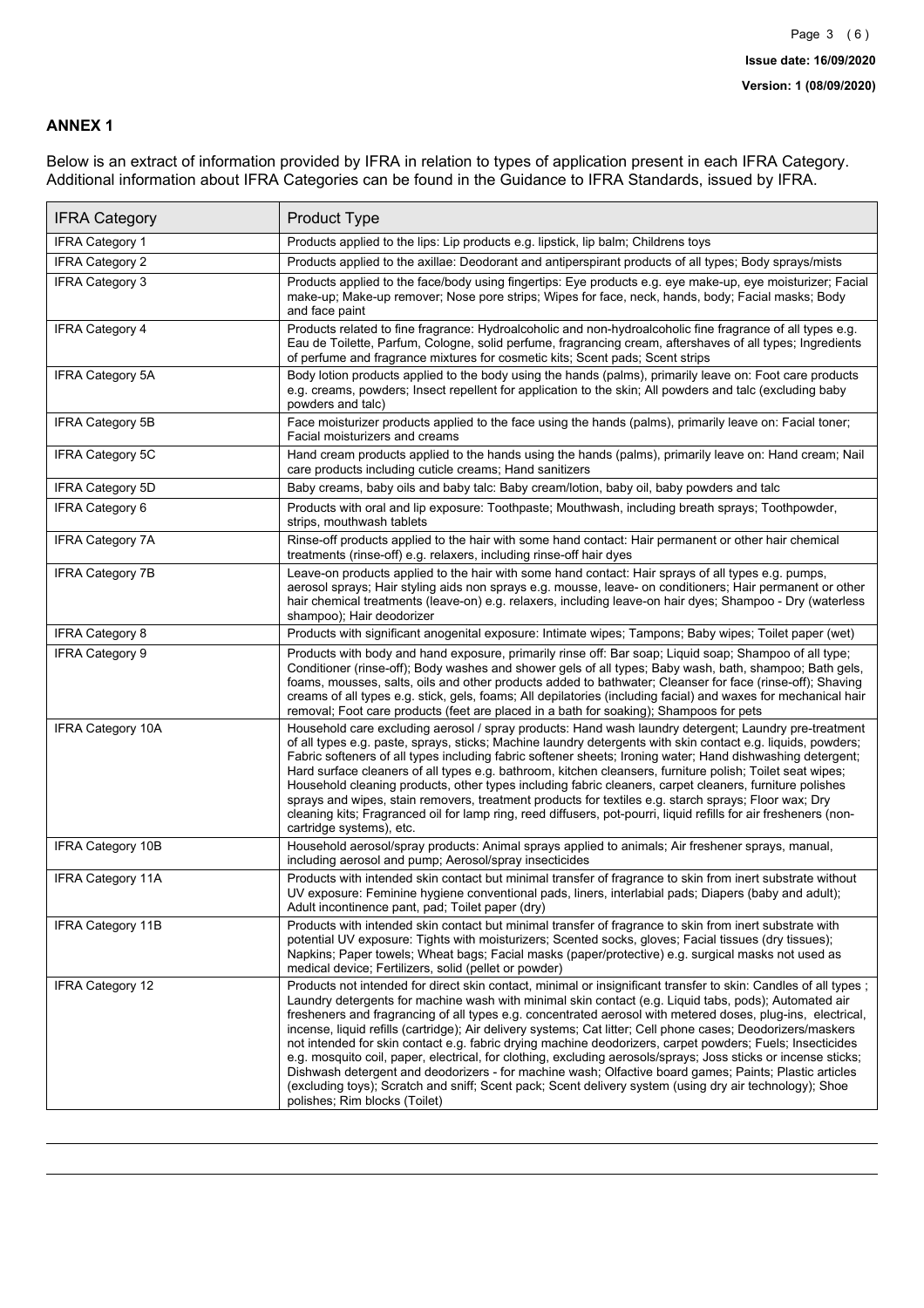## **IFRA CONFORMITY CERTIFICATE**

### **Customer: GRACEFRUIT LTD**

### **Product: JEWELLED CRANBERRY & APPLE FRAGRANCE 386898**

We certify that the above item is in compliance with the Standards of the INTERNATIONAL FRAGRANCE ASSOCIATION (IFRA - 48th Amendment / published June 2015), provided it is used in the following classes at a maximum concentration level of:

| IFRA classes [see annex for detail] | Maximum level of use (%) |
|-------------------------------------|--------------------------|
| <b>IFRA Class 1 Limit</b>           | Not approved             |
| IFRA Class 2 Limit                  | 0.66%                    |
| <b>IFRA Class 3.A Limit</b>         | 3.34%                    |
| IFRA Class 3.B Limit                | 3.34%                    |
| <b>IFRA Class 3.C Limit</b>         | 3.34%                    |
| IFRA Class 3.D Limit                | 3.34%                    |
| IFRA Class 4.A Limit                | 3.34%                    |
| <b>IFRA Class 4.B Limit</b>         | 3.34%                    |
| <b>IFRA Class 4.C Limit</b>         | 3.34%                    |
| <b>IFRA Class 4.D Limit</b>         | 3.34%                    |
| <b>IFRA Class 5 Limit</b>           | 3.34%                    |
| IFRA Class 6 Limit                  | Not approved             |
| <b>IFRA Class 7.A Limit</b>         | 1.33%                    |
| <b>IFRA Class 7.B Limit</b>         | 1.33%                    |
| <b>IFRA Class 8.A Limit</b>         | 3.34%                    |
| IFRA Class 8.B Limit                | 3.34%                    |
| IFRA Class 9.A Limit                | 3.34%                    |
| <b>IFRA Class 9.B Limit</b>         | 3.34%                    |
| IFRA Class 9.C Limit                | 3.34%                    |
| IFRA Class 10.A Limit               | 3.34%                    |
| IFRA Class 10.B Limit               | 3.34%                    |
| <b>IFRA Class 11 Limit</b>          | 100%                     |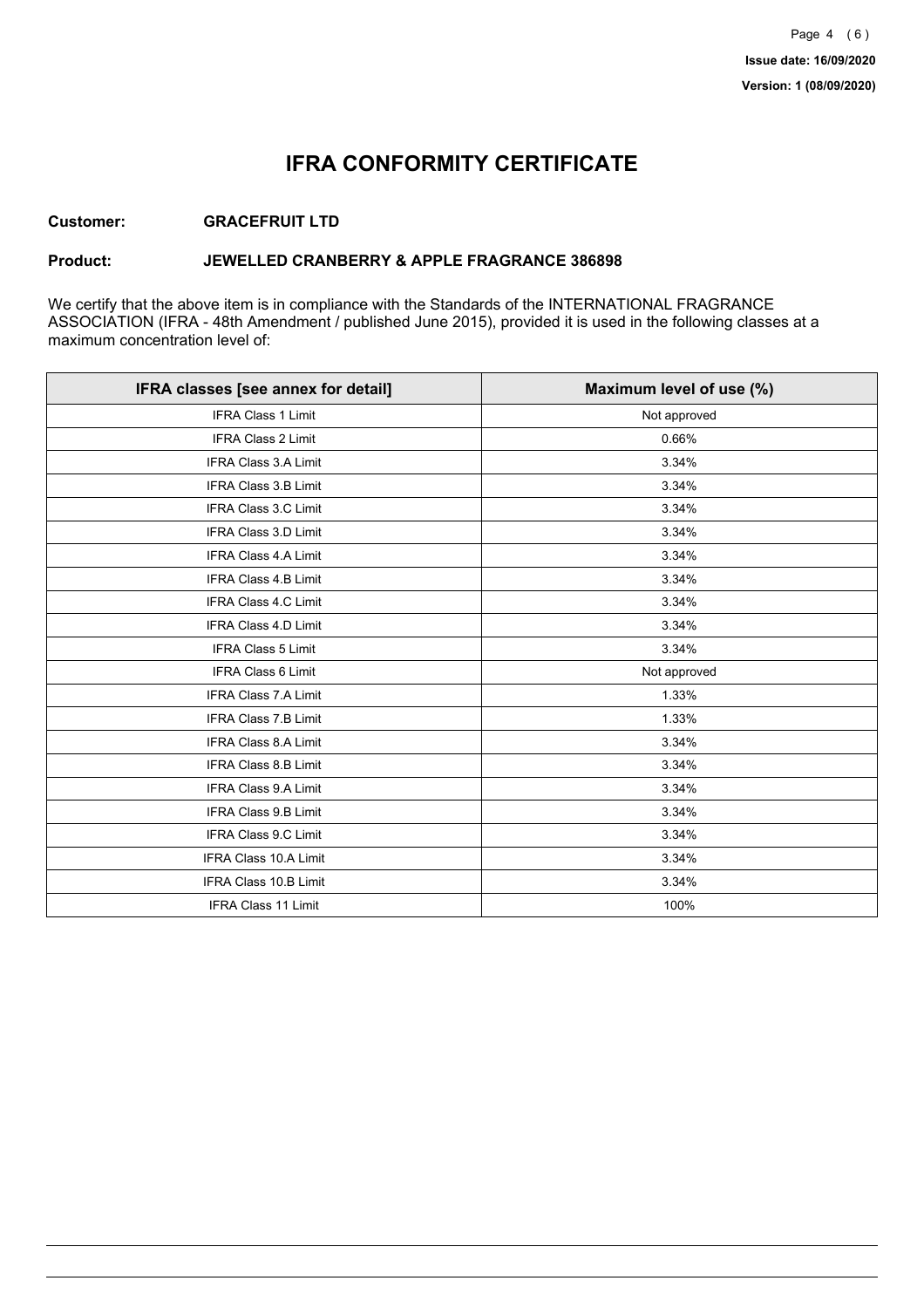# **IFRA CONFORMITY CERTIFICATE**

For other kinds of application or use at higher concentration levels, a new evaluation may be needed; please contact Gracefruit Limited.

The IFRA Standards regarding use restrictions are based on safety assessments by the Panel of Experts of the RESEARCH INSTITUTE FOR FRAGRANCE MATERIALS (RIFM) and are enforced by the IFRA Scientific Committee.

Evaluation of individual Fragrance ingredients is made according to the safety standards contained in the relevant section of the IFRA Code of Practice.

It is the ultimate responsibility of our customer to ensure the safety of the final product (containing this fragrance) by further testing if need be.

**Regulatory Affairs Department**